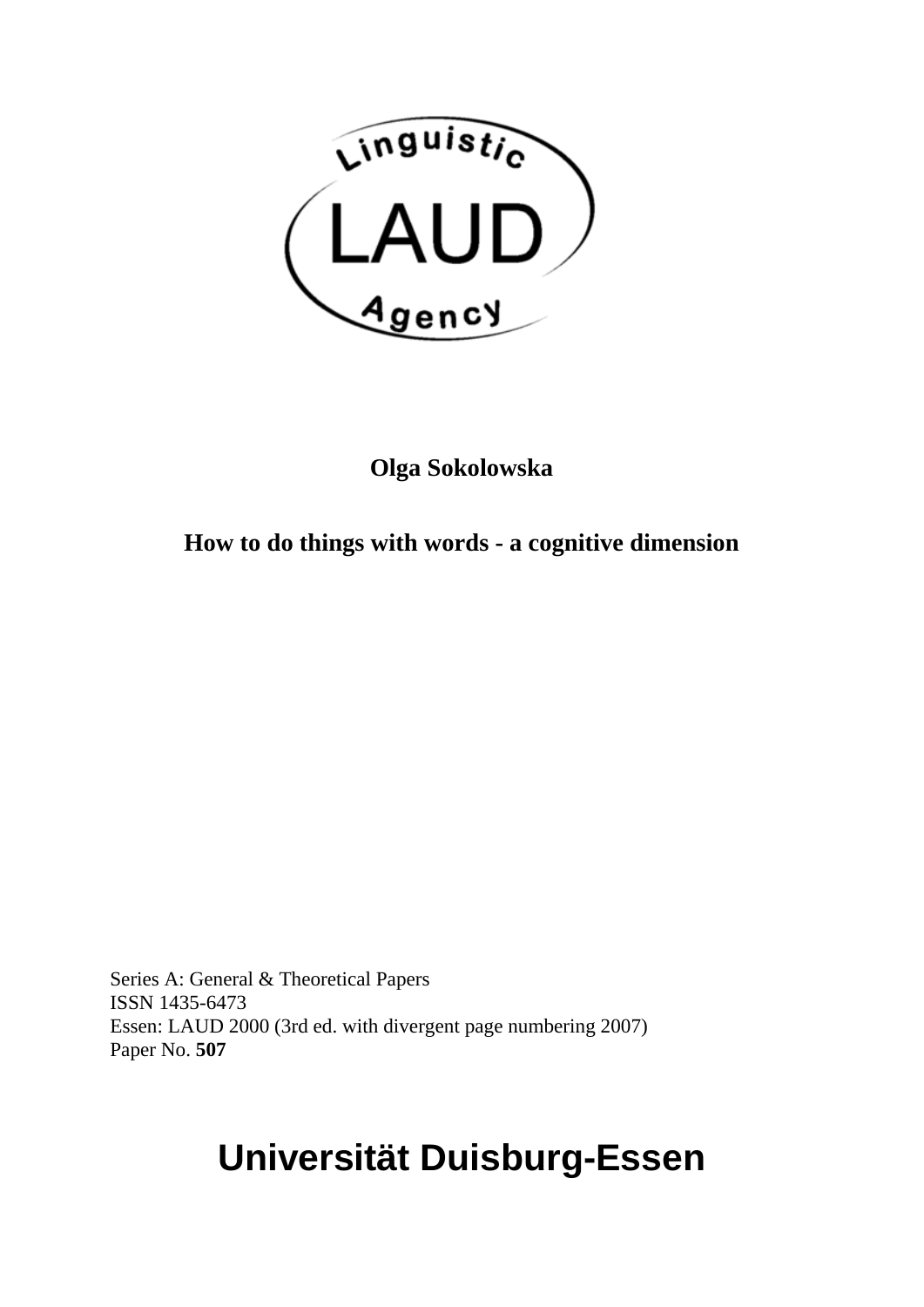#### **Olga Sokolowska**

University of Gdansk (Poland)

**How to do things with words - a cognitive dimension** 

Copyright by the author Reproduced by LAUD 2000 (3rd ed. with divergent page numbering 2007) Linguistic Agency Series A University of Duisburg-Essen General and Theoretical FB Geisteswissenschaften Paper No. 507 Universitätsstr. 12 D- 45117 Essen

Order LAUD-papers online: http://www.linse.uni-due.de/linse/laud/index.html Or contact: [laud@uni-due.de](mailto:laud@uni-duisburg-essen.de)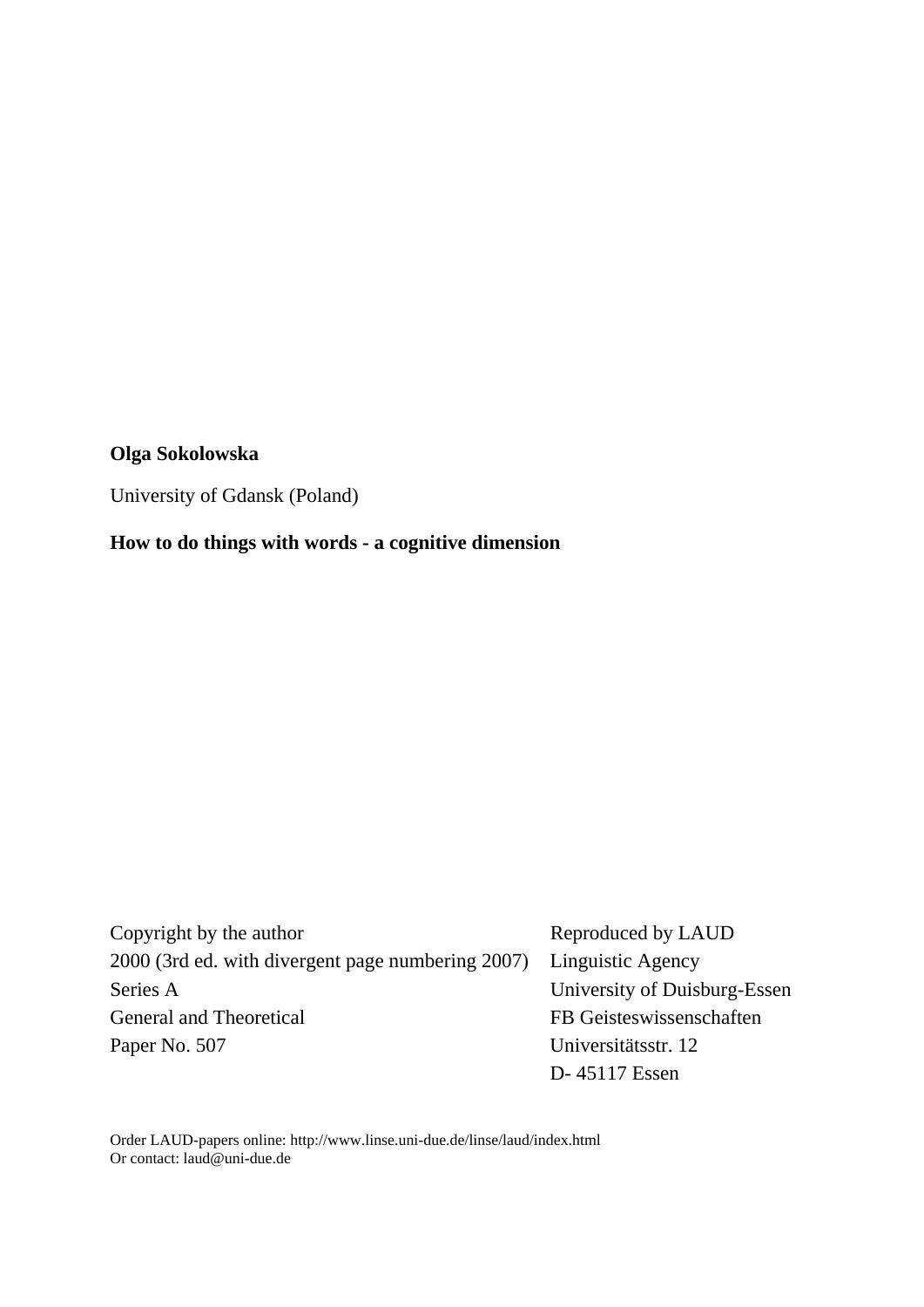Olga Sokolowska

# **How to do things with words - a cognitive dimension**

#### **1. Introduction - objectively oriented approaches to speech acts**

The phenomenon of illocutionary force (speech acts) was brought to the attention of linguistics as late as in 1955 and was first recognized and described by a philosopher - J.L. Austin. As an instance of non-literal meaning of utterances it was eventually relegated to the domain of linguistic performance and has since been generally regarded as an issue of pragmatics. That step was only too natural in the linguistic world dominated by generative theories. It was, by the same token, necessary for any linguist who saw the object of his study (i.e. language) as a structure describable in terms of objective and verifiable rules and designed to refer to the objective world - either directly or via concepts faithfully reflecting this world's categories.

It soon became evident that handling illocutionary force by means of the same rules which were believed to generate literal meaning (by postulating the existence of performative super-clauses in the deep structure), i.e. as merely an issue of truth-conditional semantics was not possible given the enormous variety of utterances accomplishing a specific illocutionary force as well as the fact that the same utterance can be used to perform a number of different speech acts. The thesis, put forward by Ross (1970) and supported by Sadock (1974) has proved untenable.

However, leaving illocutionary force within the domain of pragmatics (linguistic performance) but trying to explain it by means of traditional objectively oriented methods did not prove to be much more elucidating. The "idiom" approach claiming that illocutionary force should be understood as an interpretation conventionally ascribed to certain utterances whose literal meaning is not relevant - just like the literal meaning of typical idiomatic expressions (e.g. *to spin a yarn* is read as *to tell a tale*) really explained nothing at all. It is quite clear that this attitude would have to lead to treating any utterance as an idiom. Hence, it would become necessary to ignore the literal sense in general since only on few occasions is the illocutionary force explicitly expressed by means of performative clauses and, as observed by Austin (1962), every utterance counts as a performance of a certain speech act.

Another proposal was to explain illocutions in terms of logical inference in which the literal meaning of an utterance and its circumstances were the premises. This view seems interesting and deserves attention but any attempt to describe the train of reasoning which leads to the deciphering of an illocutionary force of a given utterance by a hearer as fixed and replicable regularities (such as the Conversational Postulates proposed by Gordon and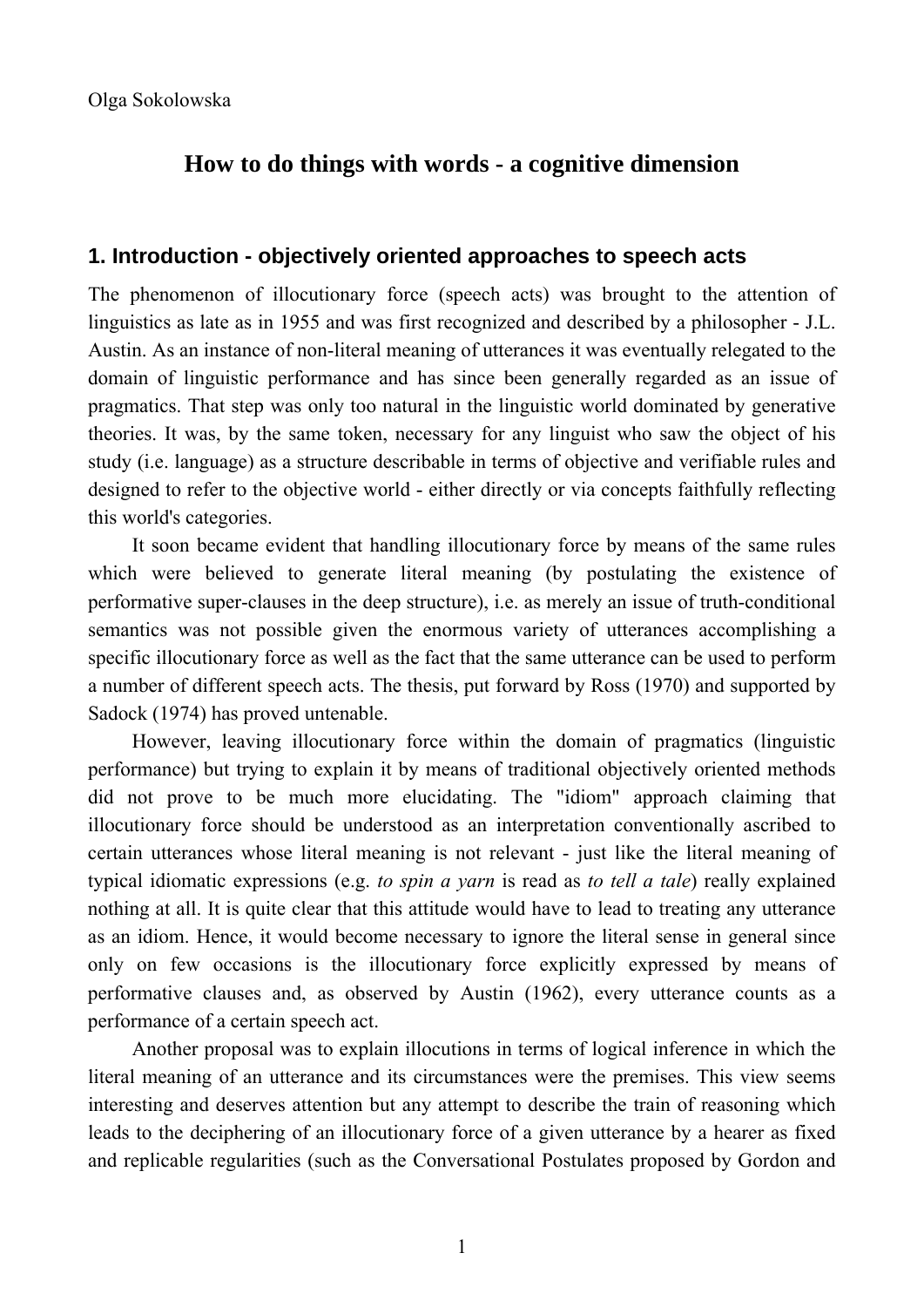Lakoff 1975) poses a question whether such algorithms can legitimately be called "rules". They seem to have been formulated ad hoc with regard to certain kinds of expressions typically used to achieve certain illocutionary goals so as to handle various conventions holding for English. Even though this view does assign a role in accomplishing speech acts to language users' cognitive capacities, it allows them only to creatively and intentionally use objective rules. Besides, even though such conversational postulates would, indeed, "generate" the illocutionary force of some expressions, they would leave countless others unaccounted for unless one decided to embark upon the unimaginable task of formulating a separate postulate for every utterance which accomplishes a certain illocutionary act. The number of such "rules" would have to rise *ad infinitum*, especially that nearly all speech acts are indirect to a higher or lower degree. Kalisz (1993) proposes that speech acts should be treated as instances of implicature in the sense presented by Grice (1975). It appears, thus, that expressing and understanding illocutionary force by language users is not rule-governed in the sense developed within objectivist linguistics.

## **2. Illocutionary force - a cognitive approach**

In this situation it seems reasonable to refer to a theory which identifies meaning with conceptualizations and relates it to the outer world through concepts arisen along the parameters of people's cognitive capacities and influenced by various "human-related" factors. Such an attitude to linguistic meaning is one of the pivotal assumptions of cognitive linguistics and it is within its theoretical framework that the phenomenon of illocutionary force seems to be plausibly explainable. The notions of the cognitive theory lend themselves to a satisfactory and psychologically realistic explanation of how speakers manage put across and hearers to understand illocutionary forces, sometimes pointed at very indirectly. It is also effective in accounting for the fact that the same force is borne by such a great variety of utterances differing not only with regard to their propositional content but also syntactic form.

Austin (1962) not only discovered the phenomenon of illocutionary force but made an attempt at classifying various speech acts by assigning verbs representing them into five categories. That classification had numerous drawbacks and one that seems to be much more satisfactory and based on clear and relevant criteria was offered by Searle (1977). Nevertheless, the fact that illocutionary forces have names in a language indicates that they represent certain actual concepts. Even though Searle's effort was aimed at describing speech acts in terms of objective facts (referred to as*, propositional* content*, preparatory, sincerity* and *essential* conditions), the result of his work were descriptions which can be identified with the independently developed concept of prototypes (Rosch 1976, Lakoff 1980).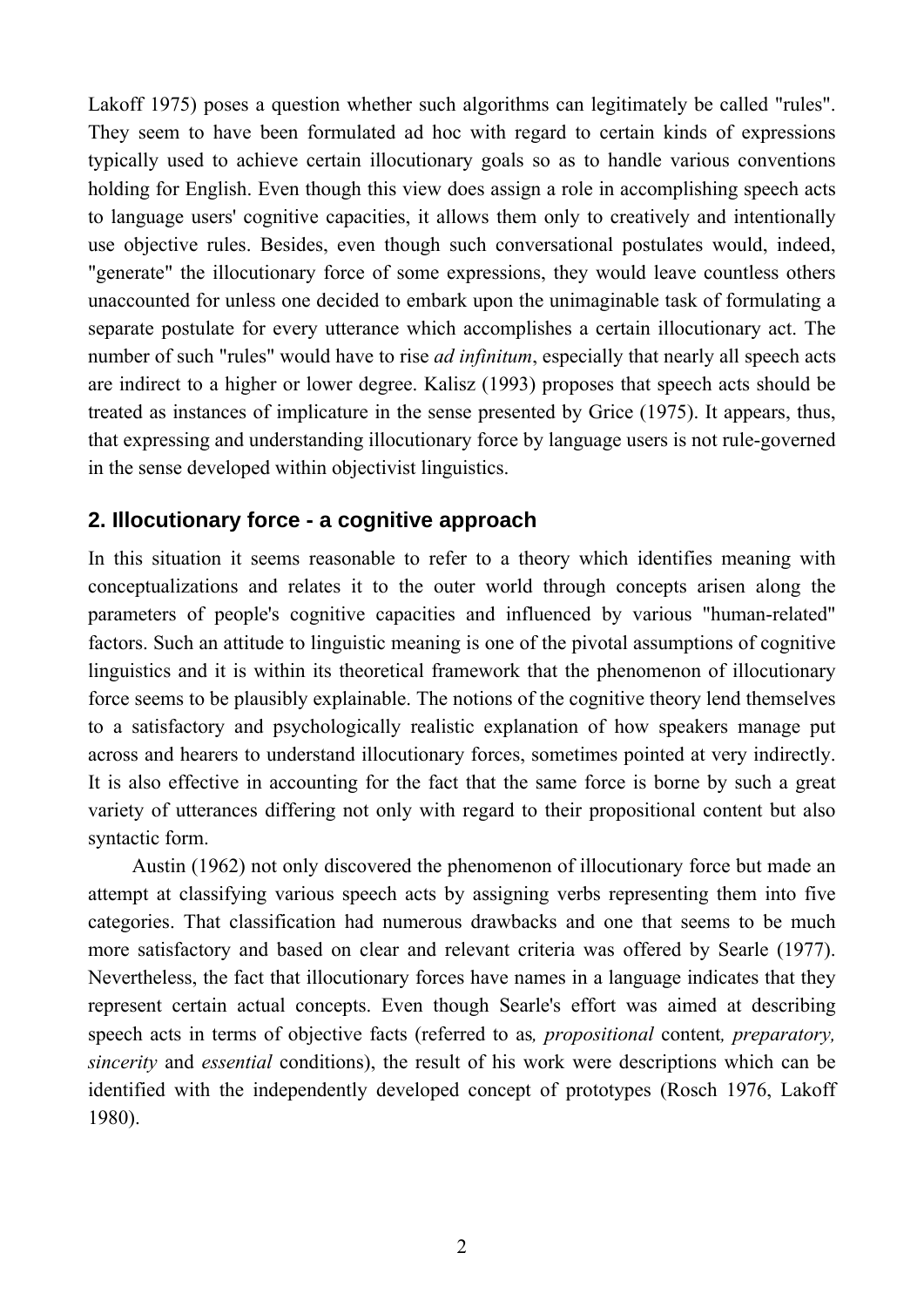#### **3. Speech act prototypes**

Even though the concept of a prototype has arisen from research on human categorization with regard to observable, real-world phenomena such as colors, pottery, cutlery, animals, plants, etc. there is no reason why it should not apply to concepts representing more abstract entities, in whose number illocutionary forces can be included. As already mentioned, they are labeled in language by specific predications of nominal character, at least in such languages as English or Polish and constitute, therefore, certain concepts within a speaker's mental world. Furthermore, there is no reason why the concepts of speech acts should not be represented, as is usual with other concepts, by prototypical instances. Such prototypes, identifiable with Searle's conditions of felicitous speech act performance, can be assumed to serve as reference points useful in identifying various instances of human verbal behavior as expressions of various illocutionary forces. As commonly happens in the case of prototypes of other categories, speech act models can also be departed from, i.e. certain conditions constituting such a model can be violated, which produces instances that are more or less prototypical. This fact was first noticed and presented by Kalisz and Kubinski (1993) who studied the thoroughly described by Searle (1975) act of promising and demonstrated how the model could be distorted in actual real-life situations. That yielded unprototypical promises, whose illocutionary force was, nevertheless, identifiable.

It is assumed, therefore, that speech acts are represented by concepts within a conceptualizer's mental world and these concepts can be described as Gestalts, i.e. as structured configurations which are psychologically simpler as wholes than as bundles of details. They can, nonetheless, be analyzed into components which, as mentioned before, are identified with felicity conditions as developed by Searle (1975). Thus, it is believed, a speaker (conceptualizer) bears in mind concepts of certain prototypical events which are idealizations of various illocutionary forces. Such events typically comprise a number of facts - as indicated by Searle. Contrary to Searle's beliefs, however, it is assumed that the felicity conditions are mental in nature and, therefore, do not have to be always realized in real-life situations. Yet, the mental model is necessary as a reference point in the process of identifying utterances as accomplishments of specific illocutionary forces.

The well-known instance of the act of promising may be used to illustrate the above remarks. Apart from the universal *normal input and output* conditions that the speaker and the hearer use a language familiar to both of them, which makes it possible for them to understand each other, and that the speaker utter a certain proposition, the *propositional content* condition states that the speaker's proposition should predicate of a future action of his. This may also be referred to as the semantic content condition. The *preparatory*  conditions, in turn, concern the circumstances of a promise, inclusive of the speaker's and the hearer's states of mind. Thus, the hearer should prefer the speaker's performing the predicated-of action to his not performing it. Next, it should be evident to both participants that the action would not be carried out by the speaker anyway, as part of his duties or a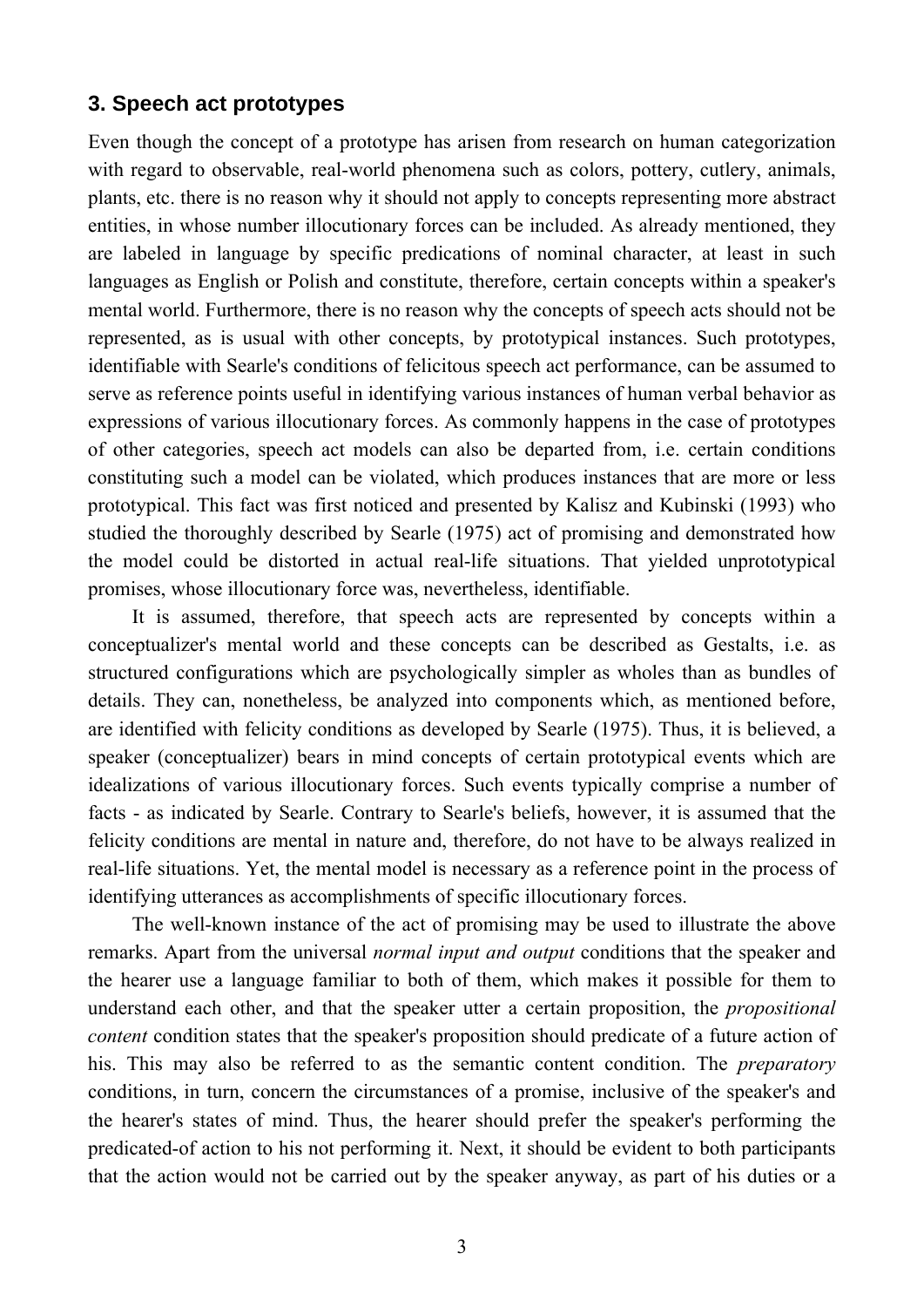certain routine. The speaker should also be able to do what he promises. Another condition, that of *sincerity*, requires that the speaker genuinely intend to perform the action specified. Finally, the *essential* condition concerns the intention of the speaker that making a specific utterance should put him under certain obligation and another intention - that the hearer should understand his utterance in this way, i.e. realize that he is dealing with a promise.

Indeed, such conditions seem to describe a model promise, but this does not mean that casual language users consciously analyze actual situations by scanning them with reference to such parameters. As mentioned before, a speech act Gestalt is psychologically simpler as a whole than as a combination of elements. Another example supporting this view is Coleman and Kay's (1982) study of lies which proved that speakers were well, albeit subconsciously aware of the model of lying which comprised three conditions: that the speaker should believe that his statement is false, that he should have an intention to deceive, and that his statement should be actually untrue. The informants taking part in the experiment were sure that they were dealing with a lie in situations where all the three conditions held and became hesitant if any of them did not apply. When asked to define a lie, however, they appeared conscious of only one aspect of the model - that a lie is an untrue statement. It appears that when classifying an assortment of utterances made in different situations as lies or not lies they automatically confronted it with the model of a lie they held within their mental worlds.

As was shown by Kalisz and Kubinski (1993) situations in which the conditions specified for promises get violated are not only conceivable but very common, which results in, for example, unsolicited promises (the hearer does not want the speaker to do anything for his sake), insincere promises (not intended to be kept - a violation which was noticed by Searle himself), irrelevant promises (the speaker is going to perform the action in question as a routine), tentative promises (the speaker is not sure whether he will be able to perform the action), unrealistic promises (the speaker cannot do what he commits himself to), etc. Such departures from the prototype move specific instances out of the center of the category. Yet, because they still share numerous attributes with the model, they stay within. On the other hand, a non-prototypical instance also has some attributes in common with models of other speech acts and, as a result, resembles them to an extent. For example, an unsolicited promise may become similar to a threat, an irrelevant one - to a statement, etc. These facts seem to support the idea that speech acts are mental in nature since speakers are usually capable of recognizing them even if they deal with instances which are in a certain way faulty.

However, it is not unlikely that in the cases where violations of the conditions of a prototype are severe there may arise difficulties in identification. For example, when a speaker tells an interlocutor to perform an action which is evidently in his own interest as well as the hearer's, it can be taken as a request as well as a piece of advice.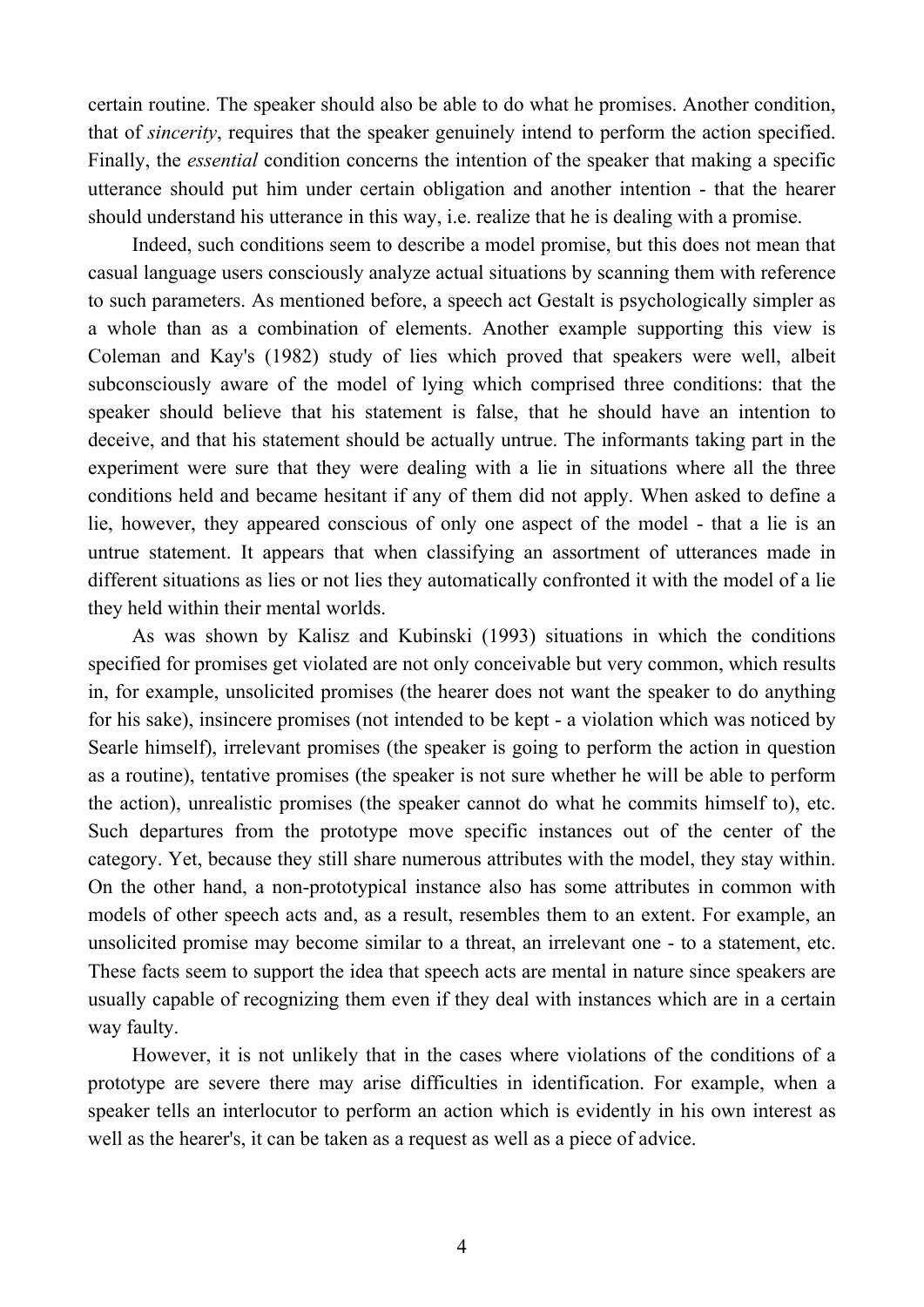## **4. Illocutionary force - a linguistic, not just pragmatic phenomenon**

The issue of illocutionary force of utterances also provides support for the cognitive idea that studies upon language should not be sectioned into research on separate "components" such as syntax, semantics and pragmatics. A linguist who wishes to satisfactorily account for language and its communicative potential should study meaning in all its aspects looking for its sources in the mental world of users. Since a speech act is, as observed by Searle (1971) a basic unit of communication, it is interesting to observe in the manner in which it is accomplished how all the previously treated separately aspects (form, semantic meaning and situation) unite and cooperate to achieve specific illocutionary goals. It seems also worthwhile to add that, since illocutionary force is of basic importance in the process of communication, it should be of interest to methodologists working out effective strategies of foreign language teaching and, of course, to teachers who put their ideas to work.

It has already been presented how facts concerning the literal meaning of an utterance and its situation of occurrence meet within a mental model of a speech act and can be described in terms of various conditions. It will be subsequently demonstrated that also the syntactic form of an utterance is not arbitrary but determined by the model and in this way "harnessed" as a carrier of the intended illocutionary meaning.

Prior to this it is necessary, however, to mention another phenomenon described within cognitive linguistics which seems to be of crucial importance in accounting for the enormous creativity of speakers with regard to ways of expressing illocutionary force and the subsequent variety of utterances used for this purpose. This is the idea of imagery recognized and presented in numerous works by Langacker (1986, 1987 and other). Imagery is understood as the ability of the human mind to construe the same situation in a number of different ways, with regard to various dimensions, i.e. factors influencing the mode of perception.

It should also be reminded that instances of speech acts encountered by language users in real life constitute radial categories centered around a prototype and held together by the principle of family resemblance. The prototype, in turn, is not a monolith but a collection of various conditions, as already indicated. It is these individual conditions that the attention of a conceptualizer can focus on or, in other words, he can construe the model approaching it in a variety of ways - from various directions.

## **5. Imagery and its role in expressing illocutionary force**

The demonstration how mental imagery applies to speech act models yielding various utterances bearing a respective illocutionary force should begin with a detailed description of a chosen speech act - in the way suggested by Searle (1971). The following conditions constitute the model of the speech act of inviting/offering. The double name of the speech act in question is justified by the fact that invitations and offers operate within a certain "frame" where one is necessary to understand the meaning of the other, like in the case of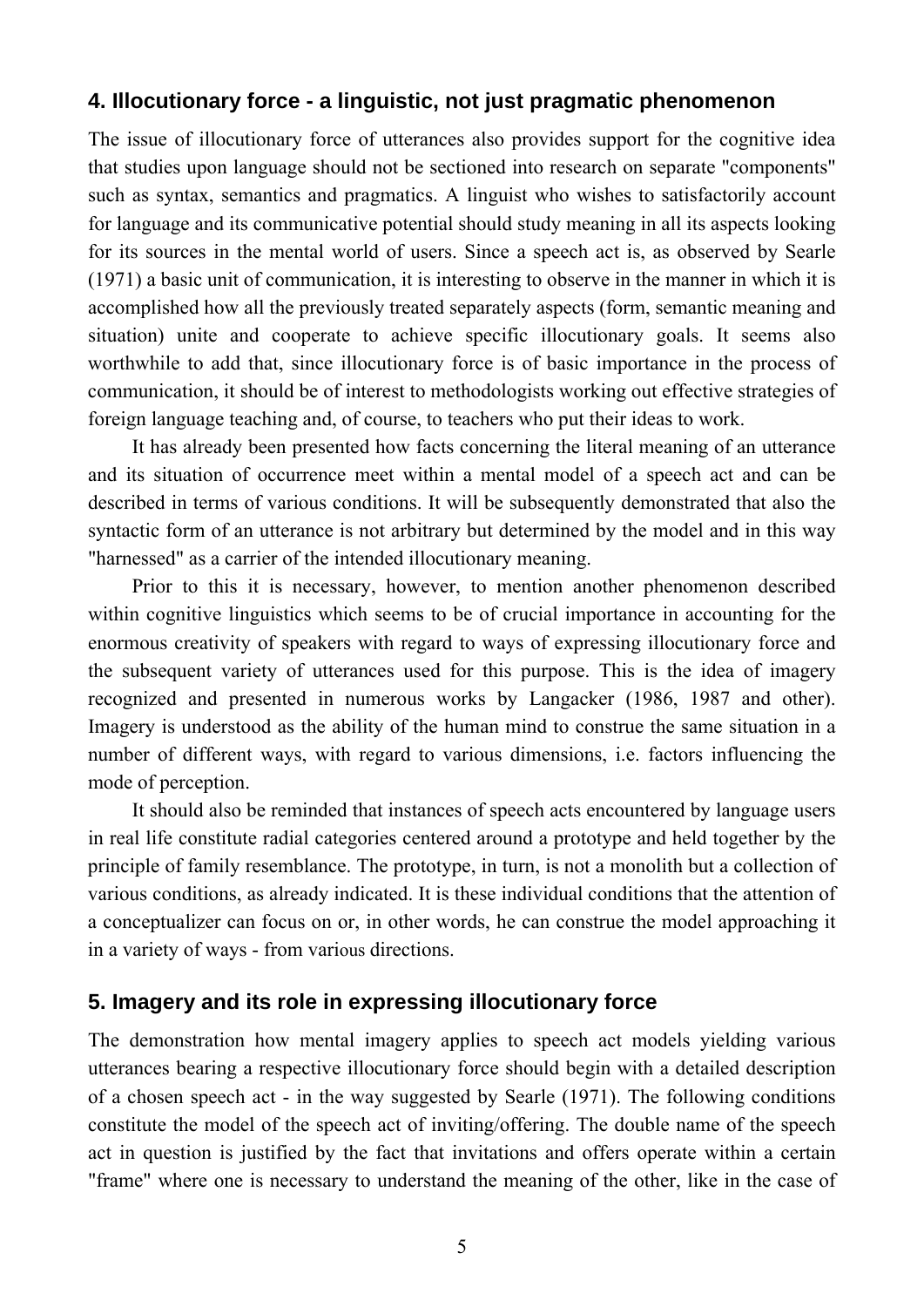the *buy/sell* pair. A person inviting someone else to do something *eo ipso* commits himself to performing some action, too, be it only pointing at an unoccupied chair in the case of encouraging someone to take a seat. Issuing an offer, on the other hand, necessarily demands some response (action) from the hearer, e.g. if one offers to bring a chair and the addressee accepts it, he has no choice but to sit down. Thus, the prototypical speech act of inviting involves the following:

Condition 1 (C1): normal input and output conditions must occur.

Condition 2 (C2): the speaker must utter a proposition.

These two conditions are universal and apply to all speech acts but the following form a configuration typical of just invitations:

| Condition $3$ (C3):                                                                     | the proposition must predicate of a future action by the hearer.             |
|-----------------------------------------------------------------------------------------|------------------------------------------------------------------------------|
| Condition $4$ (C4):                                                                     | the speaker must assume that the hearer prefers performing the               |
|                                                                                         | action to not performing it.                                                 |
| Condition $5 (C5)$ :                                                                    | the speaker makes an axiological assessment by assuming that the             |
|                                                                                         | hearer will benefit from the action.                                         |
| Condition $6$ (C6):                                                                     | the invitation must be relevant; the speaker must assume that the            |
|                                                                                         | hearer would not perform the action on his own account.                      |
| Condition $7 (C7)$ :                                                                    | the invitation must be spontaneous - issued out of the speaker's             |
|                                                                                         | free will.                                                                   |
| Condition $8$ (C8):                                                                     | the speaker must be entitled to issue the invitation, <i>i.e.</i> to be in a |
|                                                                                         | certain way "in charge" of the premises.                                     |
| Condition $9$ (C9):                                                                     | it must be possible for the hearer to perform the action, the action         |
|                                                                                         | should be becoming to him an will not require great effort on his            |
|                                                                                         | part.                                                                        |
| Condition 10 $(C10)$ : the speaker sincerely wants the hearer to perform the action or, |                                                                              |
|                                                                                         | at least, does not mind it.                                                  |

Condition 11 (C11): the speaker intends for his utterance to count as a expression of encouragement that the hearer perform the predicated-of action.

It must be repeated that the above conditions describe but a model, a perfect instance and everyone could instantly enumerate examples of invitations not complying with this ideal. For example, invitations can be: indirect (C3 not observed), unsolicited (C4), perverse (C5), irrelevant (C6), forced (C7), illicit (C8), perfidious (C9), insincere (C10) or mock - not serious (C11).

However, because all the facts so described together add up to a whole which constitutes the concept of invitation, it is possible to activate the entire structure by referring in a certain way to one of its aspects. This process is governed by a certain logic even if it cannot be described in terms of strict rules. This logic follows from the ability to construe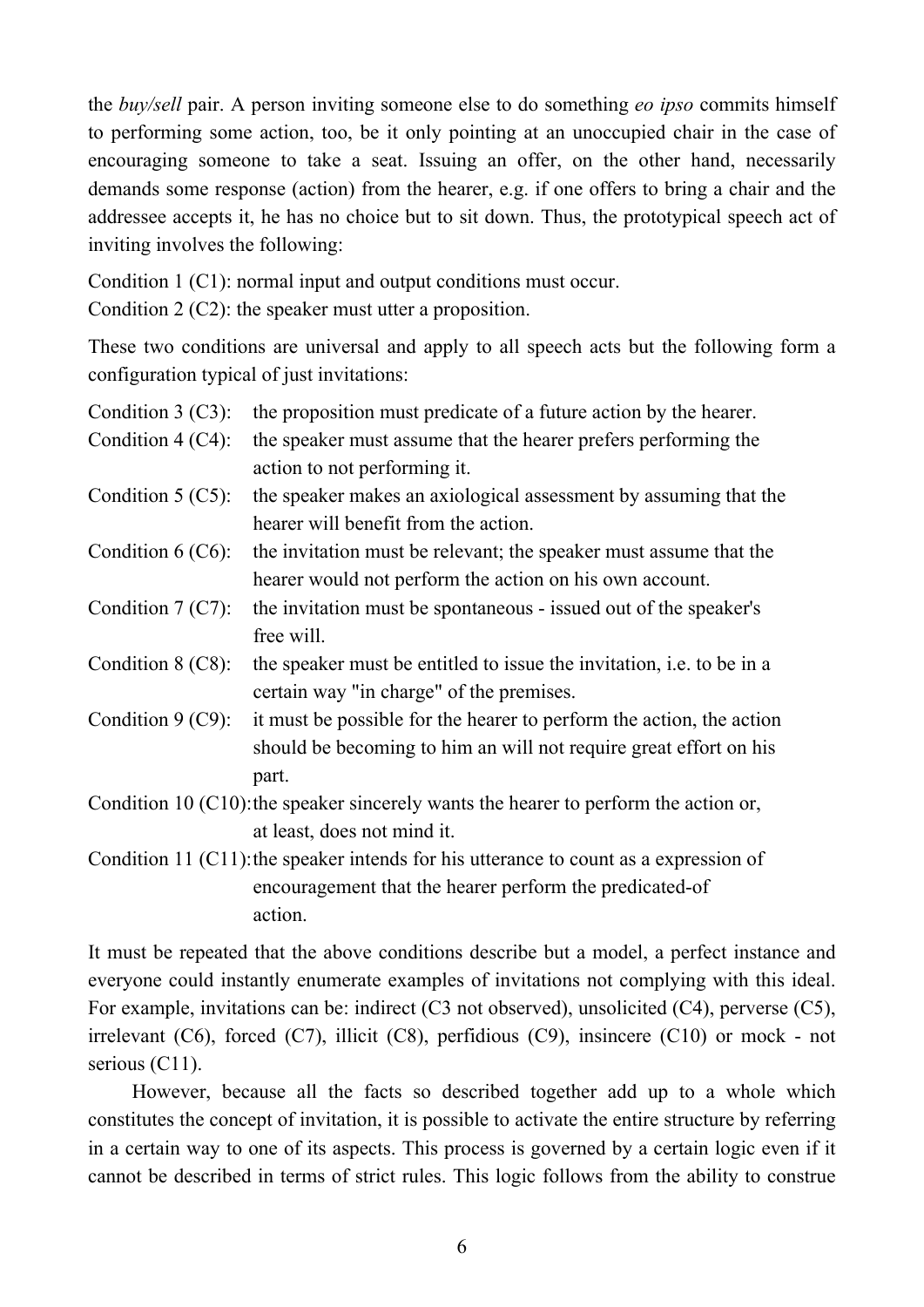the model in different ways by concentrating on one of its distinct parts. Consequently, the aspect of the model chosen for reference determines not only the lexical choices for the intended utterance but also its syntactic form. Only a sample of various linguistic expressions will be presented to illustrate this idea for the sake of conciseness. It is believed, however, that any utterance that manages to communicate a certain illocutionary force does so because it can be proved to pertain more or less directly to the model of a respective speech act.

At the same time, however, a speaker must bear in mind certain general principles holding for a language, as described by Lakoff (1987), such as the ones stating that requests for information are expressed by means of interrogative utterances, assertions by declarative ones, etc. They may seem trivial but are of great importance when it comes to formulating actual verbal configurations meant to communicate something.

Thus, the most direct and straightforward invitation can be accomplished by referring to C11 and uttering an imperative sentence:

1. Have some more wine!

This is in accordance with the general principle following from common practice which instructs that if a speaker wants a hearer to do something he simply tells him to do it. Since such an utterance is made in a specific situation where some other conditions may be observed to hold (e.g. the speaker is the host at a party entitled to invite his guests to take drinks - C8, the hearer, being a visitor, cannot do as he wishes - C6, the action is appropriate and possible - C9) the utterance is likely to be understood as an invitation and not, for example, as an order. Sometimes the invitation can be conditional, for example

2. Stay overnight if you want

- when the speaker is uncertain of the actuality of C4. He can, therefore, refer to it only tentatively since he does not know the hearer's thoughts. Due to the same reasons the model of invitation can be activated by referring to C4 by means of a question, like

- 3. Would you like some more wine?
- 4. Will you stay overnight?

or by means of *whimperatives*:

- 5. Won't/Wouldn't you come over on Sunday?
- 6. Why don't you sit down?

(6) pertains to C3, while (5) to C3 as well as C4. In their case certain more sophisticated general principles are applied. According to them negative yes/no questions count as mild directives just like negative questions concerning the reasons of not performing some action (they were described as conversational postulates by Gordon and Lakoff). It must be noted that they do not have to be language specific as they certainly hold also for Polish. The apparently suitable utterance pertaining directly to C3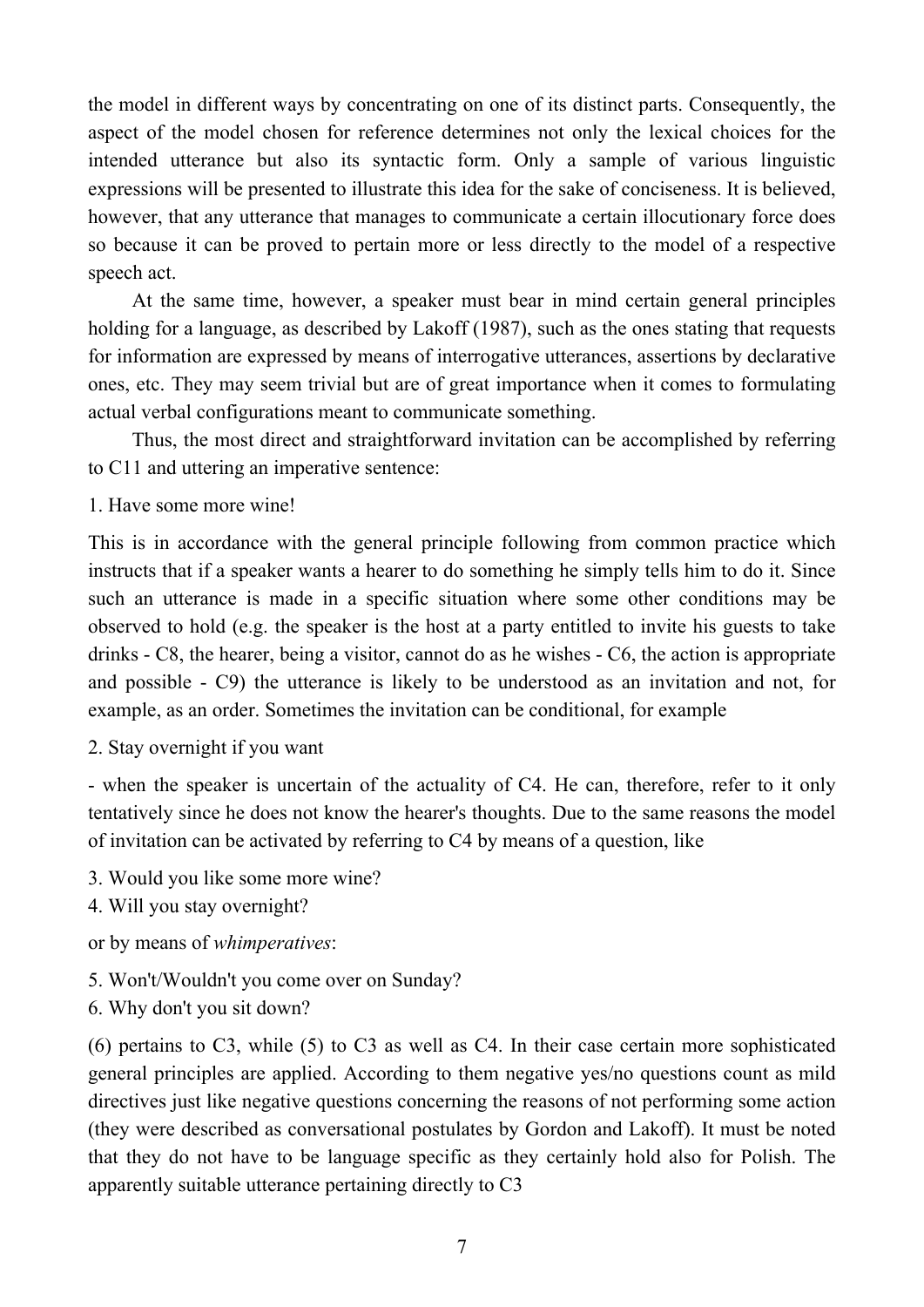#### 7. You will stay overnight.

is not likely, however, to be employed as a bearer of the illocutionary force of inviting because of the conventional meaning of *will* used in declarative sentences with second- or third-person subjects. As indicated by Sweetser (1990), the root, basic meaning of this modal is the reference to real futurity. In the situation of inviting this is not what a speaker can predicate of - he does not know what a hearer will do. All he can do is ask about it, as illustrated by examples 3 through 6.

The remaining modal verbs can be and are used to issue invitations within declarative sentences. For example,

8. You may/can stay overnight.

asserts C9 - that there are no obstacles posed by the speaker that would prevent the hearer from performing the action. Since this depends on the speaker, he can predicate of it in the declarative rather than the interrogative form: the speaker knows best what is possible in the situation he manages. On the other hand, the feasibility of the action may depend on the hearer and his plans, of which the speaker may not be informed. Therefore, he may be forced to ask a question:

9. Can/Could you come over to my birthday party?

10. Can't/Couldn't you drop in someday?

It should be noted that 10 is a real negative question, not a *queclarative* asserting that the hearer is capable of doing what the sentence predicates of.

The modals *should* and *must* are also useful in invitations since they can be used to refer to C5 stating that the action will be beneficial for the hearer (they do it indirectly basing on the assumption that one is obliged to do what is good to him). For example

11. You must/should try this cake!

(It would be, indeed, sinister to encourage anyone to try something that one knows is harmful or disgusting). Since it is the speaker's assumption and belief - the utterance is declarative, not interrogative.

There are numerous other examples whose propositional content and syntactic form are also determined by the part of the model which they refer to. Thus, C4 can be touched upon indirectly by an utterance like:

12. Come on, I know you like ice-cream! (therefore I assume you want some)

However, stating the assumption directly would be inappropriate as an invitation since people normally do not read the desires of others and if they predicated of them straightforwardly, they would break the principles of politeness by blatantly disregarding their right of free choice. Also C5 is assumed by the speaker, hence he is likely to refer to it by means of a declarative sentence, for example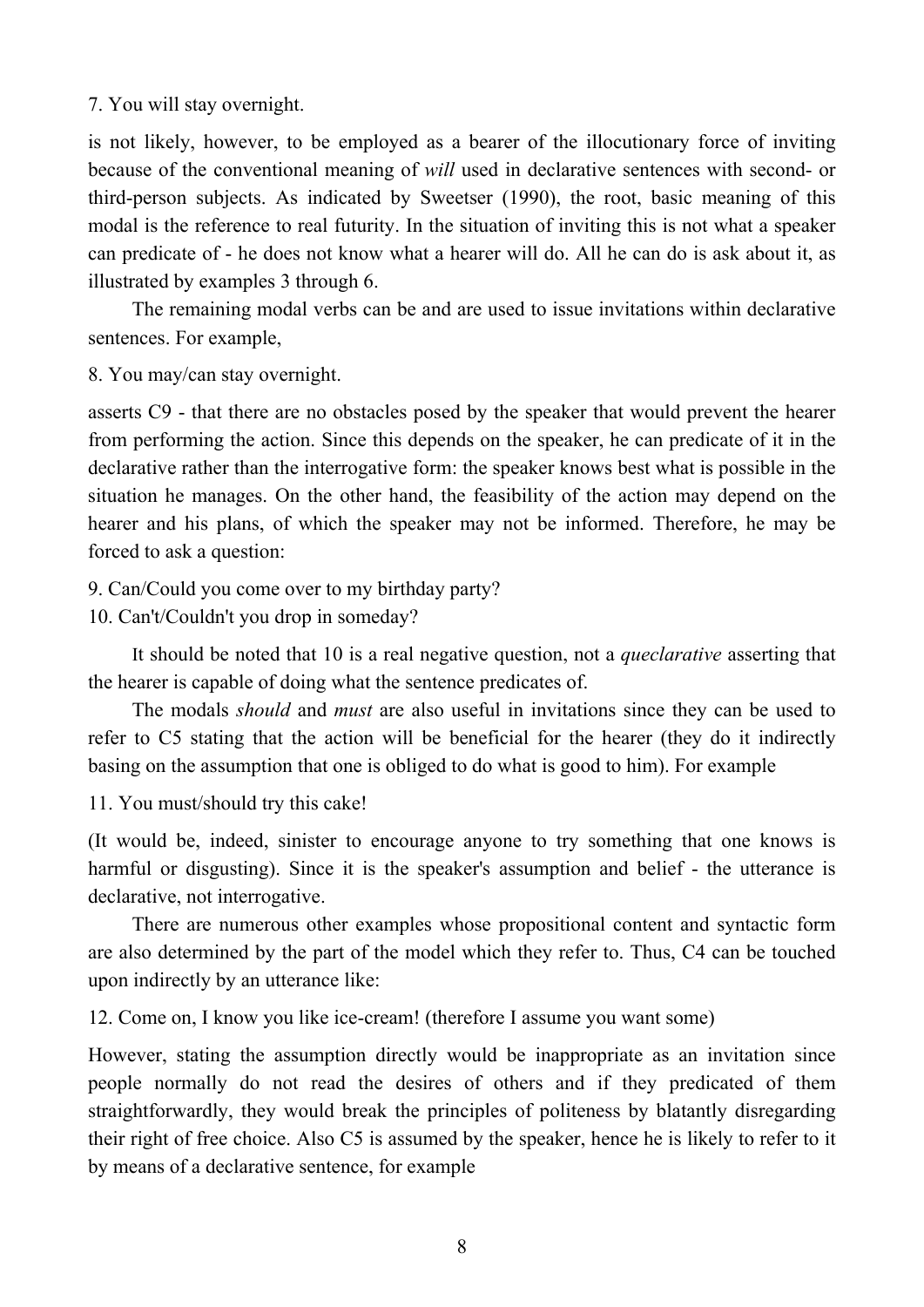13. Here, hot tea will do you good.

If, however, he asked a question about it, it would indicate that he is not certain whether the suggested action will be beneficial for the hearer, which could invalidate his utterance as an invitation or at least make it suspicious unless the question is a queclarative like:

14. Don't they say hot lemon tea good for a sore throat? (so have some)

On the other hand, C9 can depend on the speaker as well as the hearer - hence both the declarative and the interrogative form of invitations pertaining to it are conceivable - as already noted.

Finally, C10 (of sincerity) can only be asserted like in

15. I'd like you to come to my birthday party.

It must be mentioned at this point that especially C9 can give rise to an enormous range and variety of utterances bearing the illocutionary force of invitations - with respect to their propositional content. The reason is that the possibility of a hearer to perform a certain action can be asserted very indirectly by means of subtle implications. For example

16. We have a spare room upstairs. (so you can stay overnight)

17. Hi! I've just made coffee! (so you can have some)

Needless to say it is declarative sentences (also in the form of queclaratives) which are best suited for a speaker to inform of the occurrence of conditions favorable for performing the action that the hearer is invited to.

The examples of utterances which pertain to the model of a speech act through one of the component conditions could be proliferated. The few actual utterances quoted were intended to illustrate the idea that the mental speech act model determines the actual form and content of predications speakers use to accomplish an illocutionary force. Only a few most typical forms were presented and explained but this does not mean that speakers cannot achieve some specific illocutionary goal in an original way but in this case their utterances will refer to the model rather indirectly. Therefore, a certain amount of reasoning along the lines described by Grice (1975) would be demanded of a hearer. In a situation like this, however, if a speaker relies too much on a hearer's ability to reason (simply, if his implication is too heavily veiled) he may risk being misunderstood with regard to the illocutionary point. The right model may just fail to "click on" in the hearer's mind. The risk is considerable since, as indicated by Miller (1973) consequences resulting from misunderstanding the illocutionary force of somebody's utterance may be much graver and more difficult to repair that in the case of not grasping its literal meaning. Nevertheless, illocutionary force in general is a matter of implicature, as observed by Kalisz (1993) which can simply be more or less direct unless, of course it is explicitly identified by means of a performative clause like *I promise, I invite*, etc.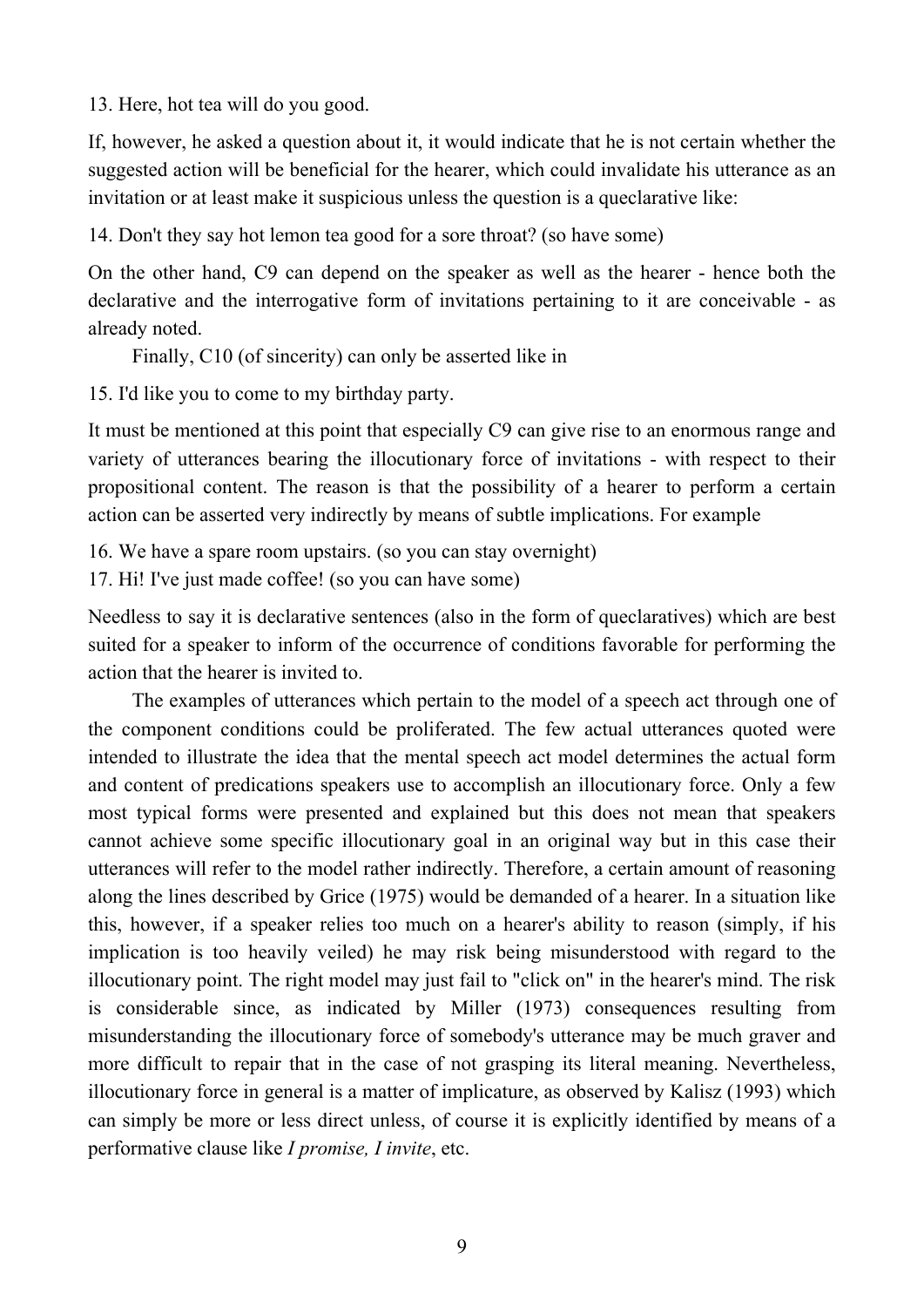#### **6. Speech act models in classrooms**

The above described theory has a bearing on the way in which students of a foreign language should be taught to communicate in the language they learn. As mentioned earlier, a speech act is a basic unit of communication and most people take up the effort of learning a foreign language for practical purposes, i.e. to become capable of effectively communicating with other people speaking that language. They are more likely to achieve this goal by requesting, asking, promising, informing, warning, advising, inviting, congratulating, etc. rather than mastering rigid patterns predicating, for example, of the whereabouts of the gardener's cat or the implications of the gardener's failing to water his vegetables. It seems advisable, therefore, that from the very beginning students should be taught to speak with a purpose but, of course, the means to achieve this purpose should be adjusted to their current skills. Definitely, one cannot escape practicing grammatical patterns but, as it appears, this procedure would be more fruitful and rewarding if learners were aware what purposes they can achieve by mastering them - putting this in illocutionary terms. It is also reasonable to suppose that beginners would fare better by learning how to realize specific illocutionary goals most directly yet politely. This is possible by referring straightforwardly to most crucial felicity conditions (like the *essential* one).

For learners to understand such strategies should not be difficult at all since illocutionary force appears to rise above language barriers, and only linguistic means of accomplishing it differ. Awareness of certain states of mind relevant for speech acts very likely emerges in the consciousness of a human in early childhood, presumably at the pre-conceptual stage, for example such feelings as desire, pleasure, discomfort. Later, it is plausible to think, as language is acquired, models of specific speech acts develop inspired be the need to achieve various goals by an individual. Thus foreign language, learners certainly bear them in mind and apply them in their native tongue no matter how advanced in the process of learning they are. This is ready-made material for a teacher to refer to. It is not meant, of course, that a teacher of a foreign language should become a cognitive linguistics or a speech act theory expert and get familiar with all their theoretical assumptions.

As if in response to the described above ideas authors of recently written foreign language textbooks as well as many teachers tend to set various kinds of linguistic expressions in realistic situations in which they have a chance to become bearers of genuine illocutionary force. Very often different means of communicating this force are provided and practiced (e.g. various ways of expressing disagreement with others' opinions, various ways of expressing requests, etc.). This is not to say that language methodologists and teachers have suddenly adapted the cognitive model of language for teaching purposes. A much more plausible assumption seems to be that it is the cognitive theory which complies with general ideas of language (and it is a common belief that carrying meaning is the raison d'etre of language without splitting hairs over what precisely should be referred to as meaning). Cognitivism entertains such a holistic approach to language by viewing all its aspects as cooperating in its function to reflect what is borne in human minds.